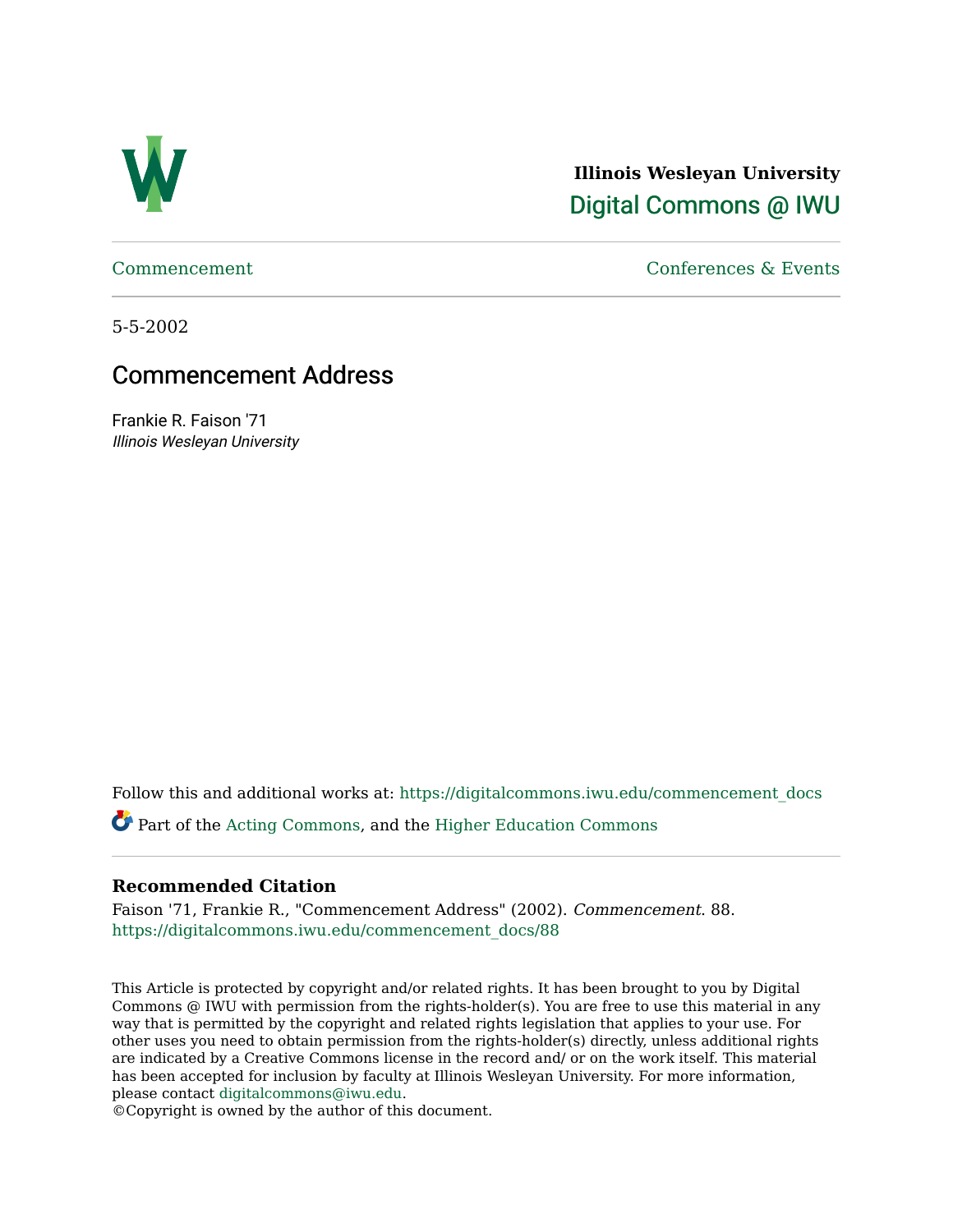## **Master of My Fate/Captain of My Soul**

By Frankie R. Faison Illinois Wesleyan University Commencement May 5, 2002

Out of the night that covers me, Black as the Pit from pole to pole, I thank whatever gods may be For my unconquerable soul

In the fell clutch of circumstances I have not winced nor cried aloud. Under the bludgeonings of change My head is bloody, but unbowed.

Beyond this place of wrath and tears Looms but the Horror of the shade, And yet the menace of the year Finds, and shall find, me unafraid.

It matters not how strait the gate, How charged with punishments the scroll, I am the master of my fate: I am the captain of my soul. *Invictus* by William Ernest Henley

Graduates of IWU, Class of 2002, parents, friends, esteemed faculty and administrators: lend me your ears!

I come to praise and commend you, the graduating class, on your outstanding achievements and accomplishments and say, Right On! Right On! Right On! for a job well done.

When your president, Minor Myers, called and asked if I would consider this great honor, I responded without hesitation, a resounding YES!

As the weeks rolled along, thoughts of what I would say to you and how I would say it entered and exited my mind like magnificent jumbo snowflakes falling from the sky only to land and disappear on the ground in an instant. But I now stand before you in total calm, with an open heart and a head full of thoughts and ideas and experiences that I want to share with you. But I am going to limit them to that one important thought, given voice in the beautiful poem I opened with, *Invictus* by William Ernest Henley, which has inspired me my whole life: I am the master of my fate, I am the captain of my soul!

What first comes to my mind is a thought I had some 31 years ago when I sat in one of those seats at my own commencement. And I am guessing this is what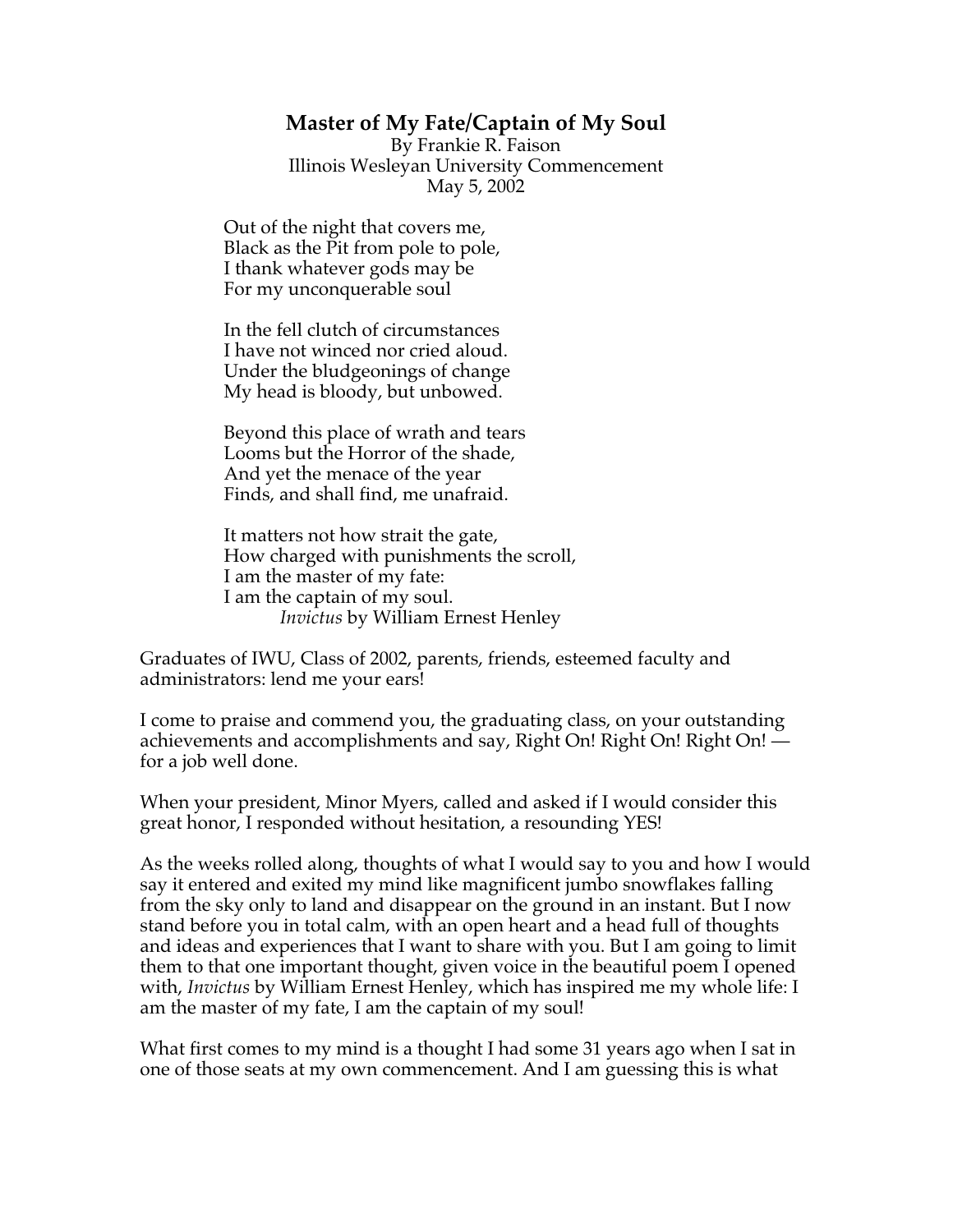you are thinking now: Where will I be partying and celebrating at the end of this day?

While you graduates reflect on that very important concern, I would like to talk to your parents and friends about a meeting that once took place bringing together three great minds. A priest, a minister and a rabbi were asked the question, When does life begin?

The priest said, "Life begins with conception."

The minister said, "No my friend, life begins with birth."

The wise old rabbi said, "I am sorry my learned friends, but you are both wrong. Life begins the day the dog dies and your youngest child graduates college."

I have three daughters, one of whom graduates from college in a couple of weeks; a second is a junior in a college: and a third will be a senior in high school next year. So for me, life has a ways to go before it begins, which means I have more time to prepare for that time when it does begin. I guess the joke is sort of on me…for now!

So if you graduates are done planning your celebrations, let's get back to the business at hand.

Even as I wait for my life to begin, there are philosophies that have helped me get to this point that I would like to share with you.

The great Dr. Martin Luther King Jr. said that he wanted us all to live in a world where we are not judged by the color of our skin, but by the content of our character. I wish that especially for you graduates today. Unfortunately I know there is a lot more work to do before we get there. I am in a profession where that great wisdom continues to be wasted over and over again. Far too often have I been accepted or rejected for work because of the color of my skin. I have been asked point blank by producers, directors, and casting agents; and I know you all would appreciate the irony in this as you see me to be a rather large and visibly dark-skinned black man standing before you— but nonetheless I have been asked far too many times after an audition, and I quote, "Very good Mr. Faison, but can you be blacker?" I want to ask if the person is blind, but I understand the stereotype; I understand the limitations those people are inflicting on me and an audience as well. I also understand, although I don't agree, that they are feeding the appetites of all those who choose to ignore Dr. King's dream. I always have to remind myself…I am the master of my fate. You can't take that away from me.

I have been told over and over, "We are not going black with this or that character." This may sound strange or maybe a little odd to you, but it defines who I am. I have never thought of myself as a BLACK ACTOR. I have always thought of myself as an ACTOR first, BLACK second. In the same way I think of myself as a HUMAN BEING who happens to be black.

I challenge all of you to be strong because you too will be tested and confronted with this same kind of prejudice and ignorance. Judge fairly as you move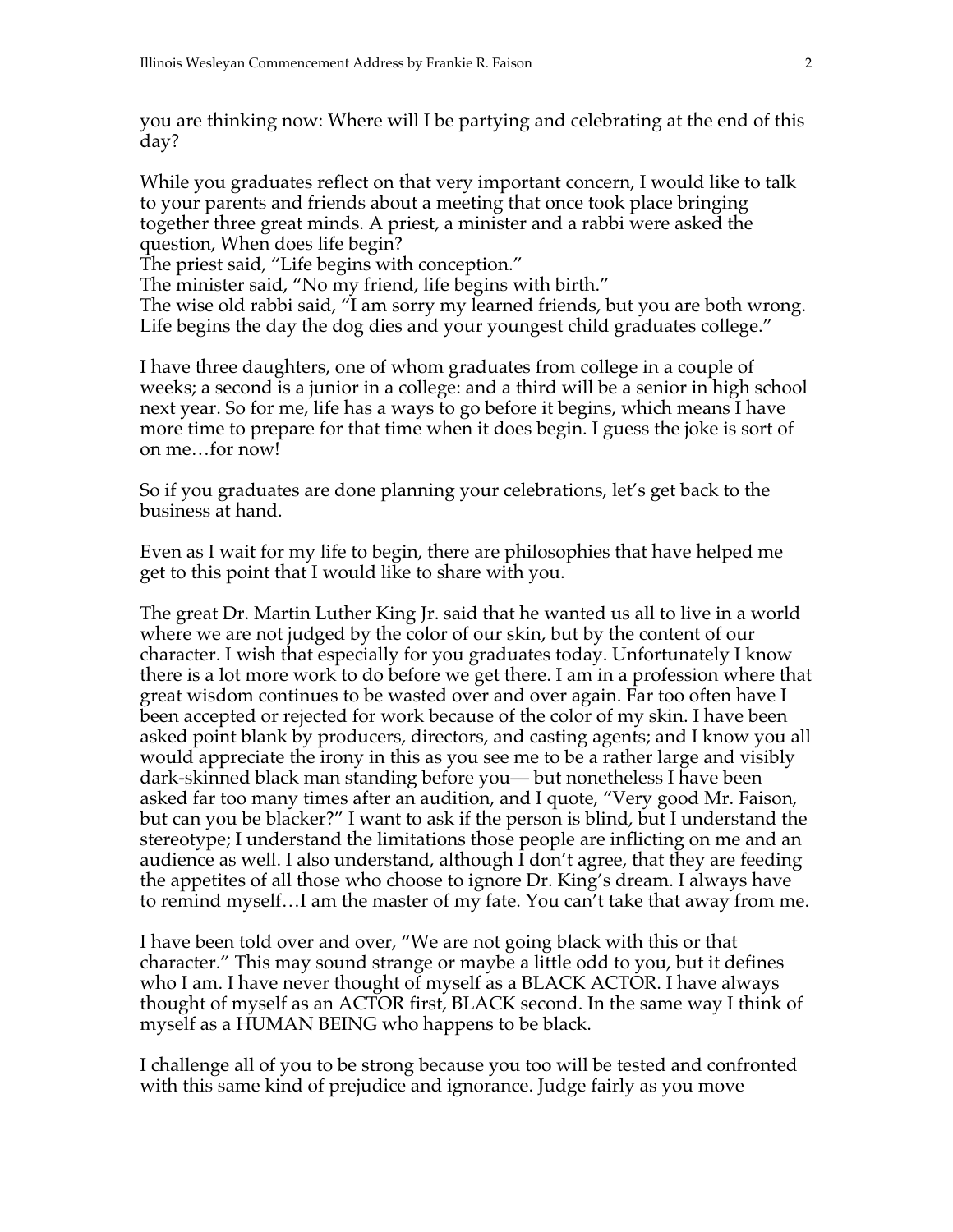through life. One of the greatest pieces of advice I can give you is this: Treat all people with the same respect with which you would want them to treat you.

This leads very easily into my next thought: In the blink of an eye, your life can change in dramatic fashion. The change can be from bad to good, from good to bad, from better to best. Be prepared for the change. Be prepared for the good. Be prepared for the bad. But most importantly, be prepared. None of us has any idea what will happen to us at any given point in our life. I have not expected everything that happened to me in my life and career, but I always felt prepared for whatever it was.

As an actor I live a life of ups and downs, highs and lows, feast or famine. To me, being prepared means being at peace and living in harmony with myself. One moment in I am wondering where next month's rent will come from and the next moment I am being jetted, first class, across the country to stay at a Four Seasons Hotel, with an unlimited charge account, not to mention a fat contract to boot. But when you remember who you are and where you came from, you are prepared to live in dignity as you experience the ups and downs. You know in your heart that you are the same person regardless of what is happening to you. You are the captain of your soul.

One of my most well-known film roles came in a film where I wasn't even supposed to play that particular character. The film, *Coming to America*; the character is that of the seedy but, I think, lovable landlord. It was originally given to another actor. But because his schedule wouldn't allow him to commit to this film, the role was given to me and the rest, as they say, is history because…I am the Landlord…And the landlord says: "Your rent is due. Don't be pulling that falling down the stairs crap on me. You hear me. You conscious!" In the blink of an eye my life changed because of that single opportunity.

During the production of the very powerful and highly awarded play, *Fences* by August Wilson, done on Broadway, I almost quit between tryouts because certain changes the producer wanted to make were in complete contradiction to the validity of my character and the play itself. I fought and stood behind my convictions. Because I choose to remain the master of my fate, I was eventually rewarded with a Tony and Drama Desk Award nomination for my work in that play. Being true to what I believe, even if it threatened my job, turned out to be the right choice. It helped me to understand that the rewards you reap are only as great as the risks that you take.

This next thought energizes me tremendously, and it has served me well my entire life. I have always believed we all have something, one thing we do as well or better than most. For me, it was acting.

You need to get in touch with whatever that talent is in you, and not to be afraid of it; not be afraid to pursue and exploit it in yourself; not be afraid to work hard to develop it to its fullest, because just having a gift and talent, hey, that's not enough.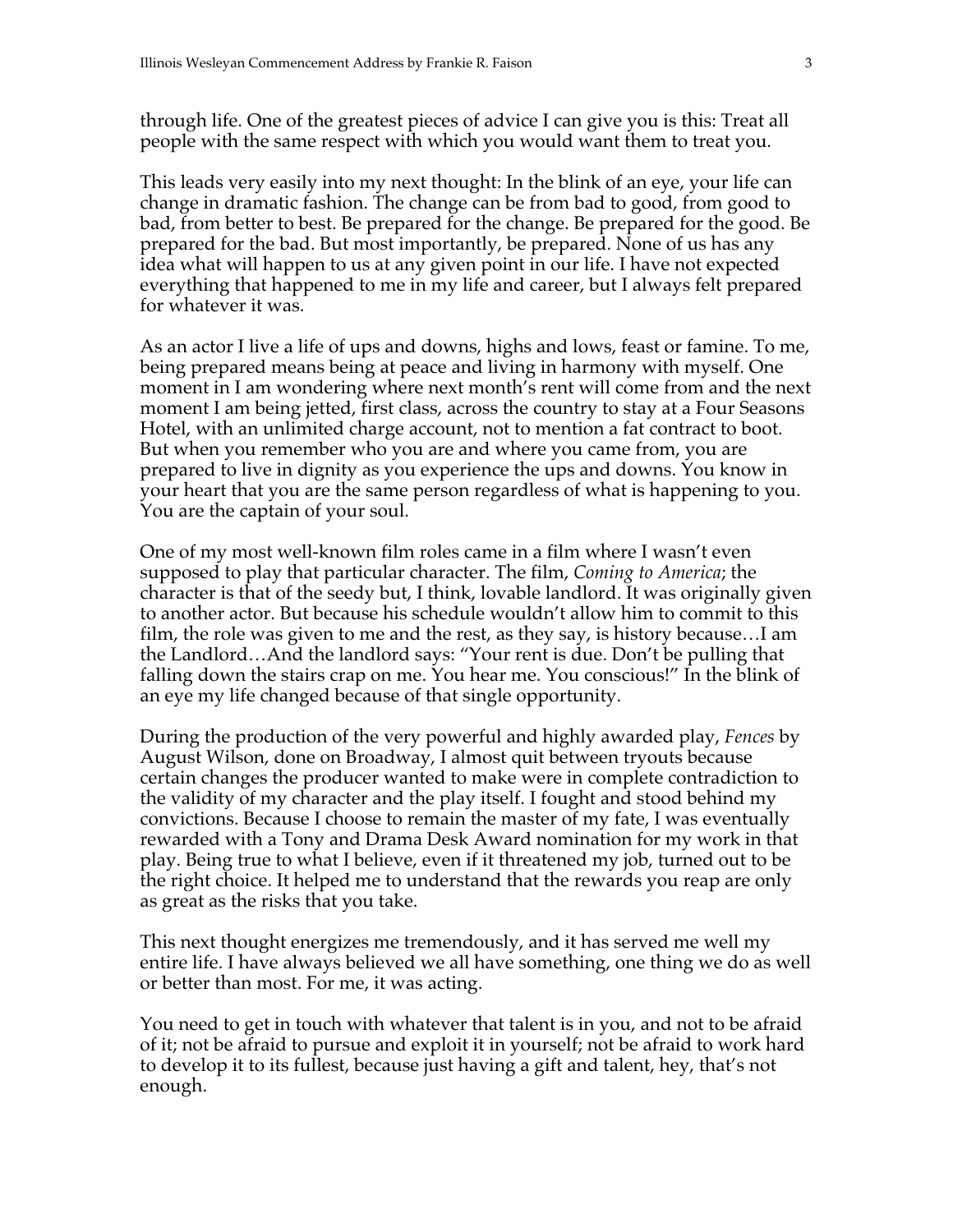I recite to you the words of the man/beast Caliban from William Shakespeare's play, The Tempest, which was one of most my memorable roles as a theatre student at IWU. Here Caliban describes his feelings about this wondrous, mysterious, and sometimes terrifying Isle on which he was held captive.

> Be not afeard. The isle is full of noises, Sounds and sweet airs, that give delight and hurt not.

Sometimes a thousand twangling instruments Will hum about mine ears, and sometime voices That, if I then had waked after long sleep, Will make me sleep again; and then, in dreaming,

The clouds methought would open and show riches Ready to drop upon me, that, when I waked, I cried to dream again.

As beautiful and peaceful as sleep can be, I say to you graduates, WAKE UP. It's OK to dream. But wake up to life. See yourself! Be yourself! Don't ignore your gifts! Do what you do!

Here I stand before you: Newport News, Virginia, Huntington High School's class of '67, most boisterous and class clown! A distinction I would learn to cherish.

An actor needs to be heard and an actor needs to have a very vivid imagination. I think I will always be a bit boisterous and a bit of a clown (it pays big bucks in Hollywood). Now that's me. What about you?

Your time on this earth belongs to you. You have to decide with whom and how you will share it. Just make sure that when you look in the mirror at the end of the day, you feel good about what you see. Be the captain of your soul. Be the master of your fate. Love and live this gift of life.

I now give you the words I know you're anxious to hear and that is, "in conclusion," I would like to say this has been a great treat for me. I love IWU, yes I do, and am truly grateful for all that it has meant to me. I am smiling big today and so should you be. We should be all be smiling big as we share in this wonderful celebration.

I close with Dr. Seuss's *Oh, the Places You'll Go!*

*Oh, the Places You'll Go!*

Congratulations! Today is your day. You're off to Great Places! You're off and away! You have brains in your head.